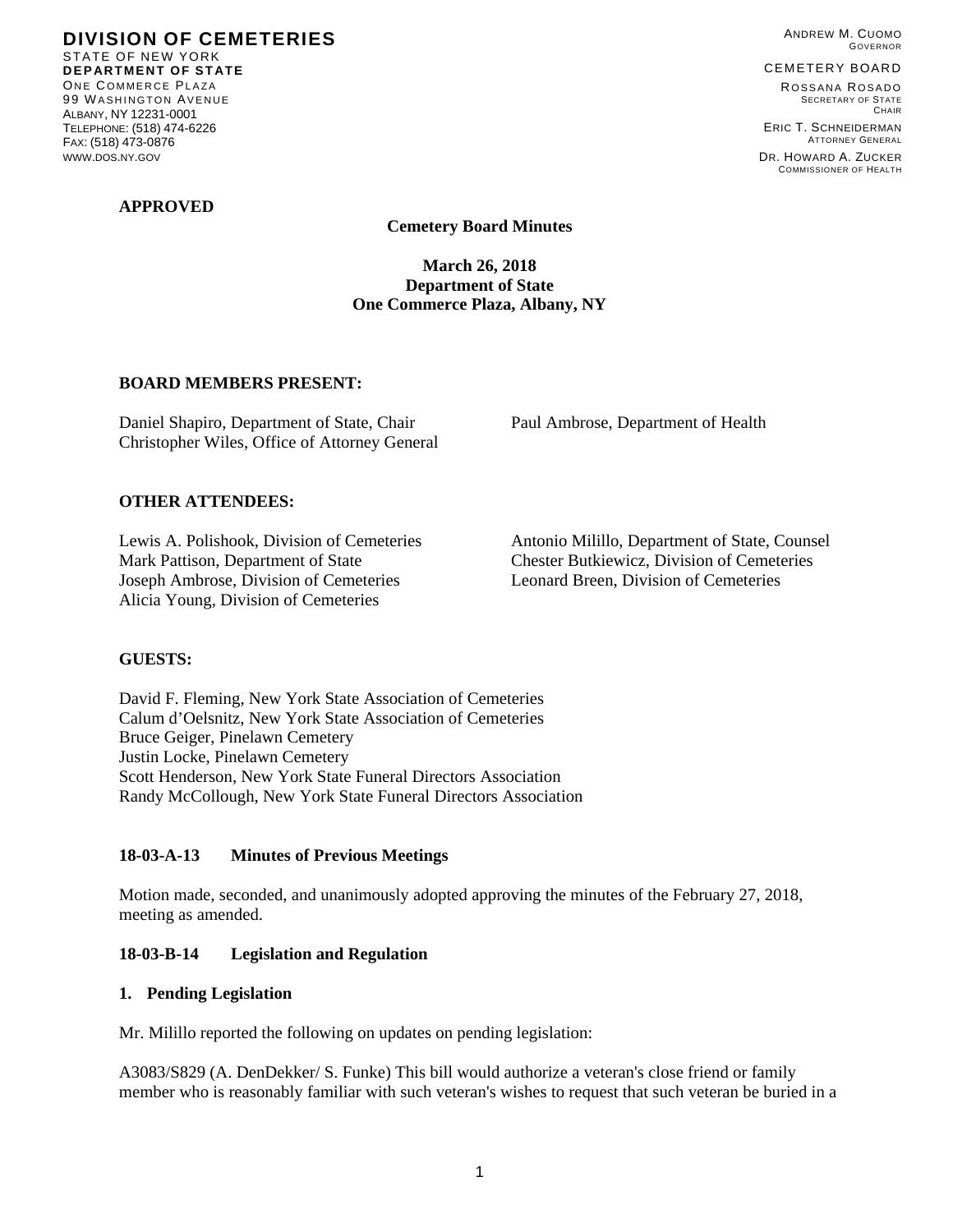state veterans' cemetery. It would also eliminate the requirement in Public Health Law § 4201 that a written statement be executed when the person who seeks to be in control of disposition of remains is a close friend of the deceased.

A3785/S2894/**A10000** (A. Dinowitz/S. Ranzenhofer/**A. Paulin**): This bill is intended to clarify that state regulated cemetery operations are under the sole jurisdiction of the state cemetery board. It amends N-PCL § 1501 "Declaration of Policy" by deleting "public" from the phrase "public burial grounds" and adds the following sentence: "This vital interest shall be protected and the uniqueness of these entities shall be affirmed by providing the state with the responsibility for sole jurisdiction of the regulation of cemeteries as set forth in this article."

S1109/A6754 (S. Felder/A. Cusick): This bill would remove the \$250 amount of damage minimum from the crime of cemetery desecration in the second degree; makes cemetery desecration in the second degree a class E felony to apply to any damage or theft regardless of value; adds crime of cemetery desecration in the first degree and makes such crime a class D felony.

S2390/A7168 (S. Larkin/A. Colton): This bill would amend the General Business Law to prohibit the unauthorized sale, purchase, or transfer of any cemetery marker, flag holder, monument, statue or other physical memorabilia that is over 75 years old and that commemorates the life or death of a veteran or group of veterans. It would make violations a class B misdemeanor. The bill would allow cemetery corporations to engage in such purchase, sale or transfer with permission from the New York State Cemetery Board. The Board could authorize the purchase, sale or transfer of cemetery commemorative statues or monuments at a public hearing of which veterans' groups have been notified.

S7835 (S. Ranzenhofer) This bill would require cemeteries to give the cemetery board and the municipality where they are located 180 days' notice that they are heading toward abandonment. The cemetery board would have 60 days to report the cemetery's finances to the municipality at which time the parties would work to avoid abandonment.

# **2. Rules and Regulations**

None.

# **18-03-C-15 Division's Report**

Mr. Polishook explained that while annual reports are due March  $31<sup>st</sup>$ , the Division will routinely grant a 30-day extension to file. If a cemetery needs more time to file their annual report additional explanation is required.

## **18-03-D-16 Vandalism Report**

Mr. Butkiewicz presented the vandalism report: In this fiscal year, the Division has collected \$222,289 in vandalism fund fees. As of January 2018, the Board had granted \$886,396 from the vandalism fund. There are \$1,815,561 in applications pending.

Mr. Polishook explained that applications for vandalism funds will not be paid in full up front. Once an application is approved, the cemetery will receive a 25% down payment which is consistent with other state contracts. If there are any concerns with the new payment process, the applicant should call the Division.

The Board approved the following applications for funds for restoration of dangerous monuments: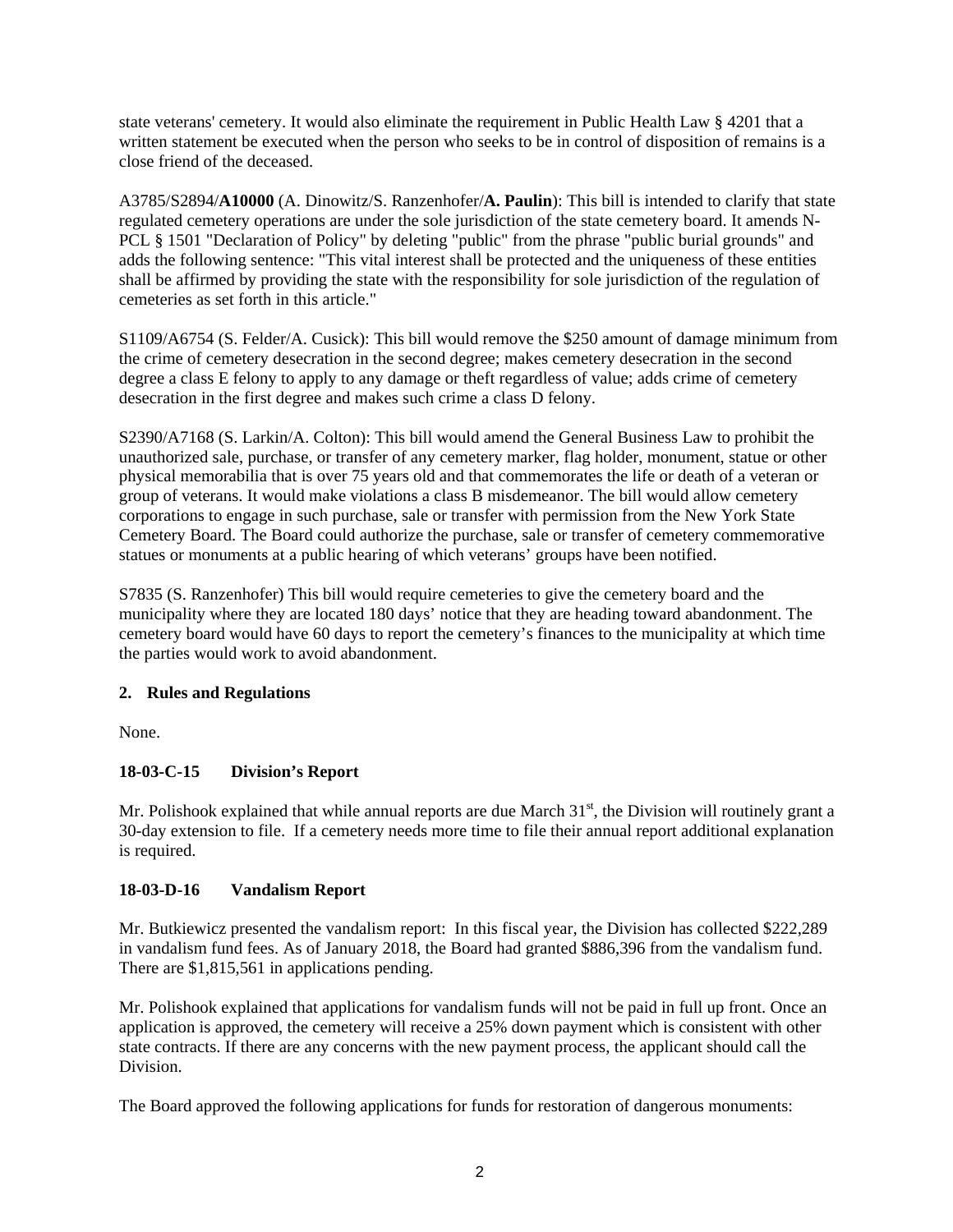| o Vestal Park Cemetery (D)           | \$17,479.85 |
|--------------------------------------|-------------|
| $\circ$ Batavia Cemetery (D)         | \$35,462.56 |
| $\circ$ Elk Creek Cemetery (D)       | \$42,363.54 |
| $\circ$ Mitchellesville Cemetery (D) | \$6,632.00  |
| $\circ$ Caroline Grove Cemetery (D)  | \$41,586.59 |
| o Danby Rural Cemetery (D)           | \$34,638.07 |

The Board tabled the following application for abandonment funds pending information:

| $\circ$ | Town of Shandaken (A) | \$18,249.00 |
|---------|-----------------------|-------------|
|---------|-----------------------|-------------|

### **18-03-E-17 Elmwood Cemetery (19-009 Genesee) – Land Sale/Easement**

The Elmwood Cemetery is seeking approval for a permanent easement involving the entrance gate on Harvester Avenue to the exit gate on Webster Avenue, containing an 11,605-sq. ft. strip of the current driveway. The strip of land is not useable for interment purposes because it is an asphalt roadway currently serving the cemetery. The easement will be used for the Ellicott Trail Project as a bike and walking path, a 4.8-mile path through Batavia (non-motorized travel). The Elmwood Cemetery will receive \$25,600.00 that it will deposit into its PM Fund. The Town of Batavia will also seal the driveway that it proposes to use, carry insurance, provide continual maintenance and have it patrolled by local law enforcement.

Motion made, seconded and unanimously adopted contingent upon the modification of the proposed easement to clarify that it would: (1) not interfere with the public visiting graves; (2) prioritize cemetery needs over the use of the path, inclusive of any funeral processions and maintenance; and (3) allow cemetery to direct the closure of the path for funeral purposes, maintenance purposes or other cemetery needs. Such changes to the proposed easement will be subject to Board's attorney approval.

### **Public Comments:**

Justin Locke, President of Pinelawn Cemetery, seeking guidance from the Board, spoke regarding potential of land lease of 110 acres of undeveloped land not needed for some 200 years. Potential lease income, as light industrial park, to the Pinelawn could range from \$2.5M to \$5M annually. The Board mentioned its concerns about protecting the cemetery from failed projects, resorting land to original state and removing structures to hold the cemetery harmless and discussed methods of addressing these concerns. The Board also advised the cemetery not to invest a lot of money up front as its decision would be based on the merits of a future application.

Board Chair Dan Shapiro announced that this meeting would be his last meeting as Board Chair.

### **Motion to go into executive session made, seconded, and unanimously carried.**

### **Motion to exit executive session made, seconded, and unanimously carried.**

The Cemetery Board had two board resolutions to report. One regarding Lake Ronkonkoma and one regarding Niagara Falls Memorial Park. The form of the orders to be approved by counsel to the Board and Division of Cemeteries, and will be executed thereafter.